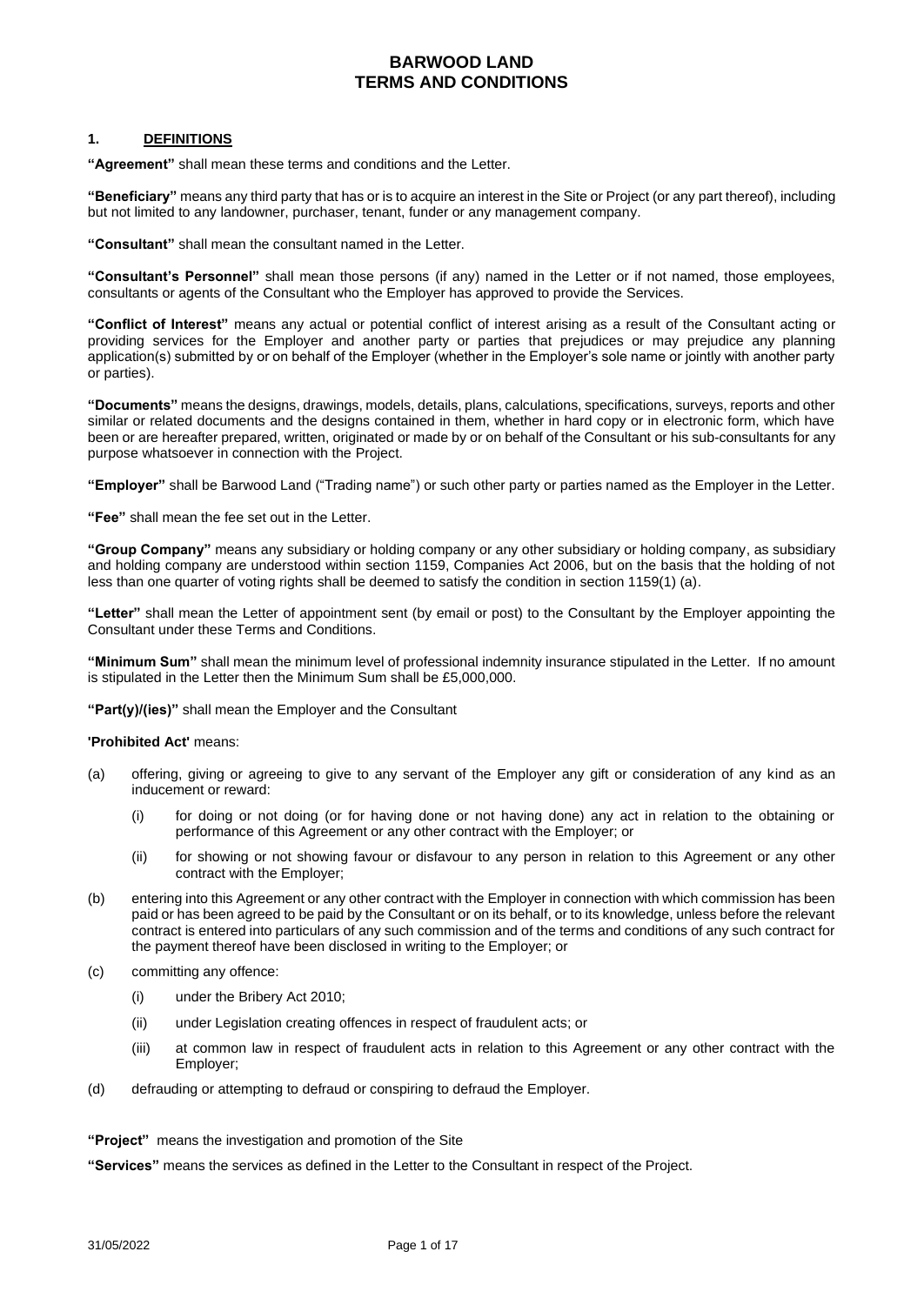**"Site"** has the same meaning as is set out in the Letter

**"Statutory Requirements"** means any statute, statutory instrument, regulation, rule or order made under any statute or directive having the force of law which affects the Project or the performance of any obligations under this Agreement and any regulation or bye-law of any local authority or statutory undertaker or equivalent or relative public body which has any jurisdiction with regard to the Project, any requirements relating thereto which may be stipulated as pre-requisites for the adoption of any services, drains, sewers, pipes, wires, cables or other service transmission media by any such local authority, statutory undertaker or body where the same are to be adopted) and any requirements of the fire officer.

**"Third Party Agreements"** means any such third party agreements as the Employer has entered into or may enter into and details of which are provided to the Consultant (less any commercially sensitive information)

#### **"Trading Name" means Barwood Land is the trading name of the following companies for the purposes of these terms and conditions:**

- (i) Barwood Development Securities Limited
- (ii) Barwood Strategic Land II LLP
- (iii) Barwood Land SW MK Ltd
- (iv) Rockspring Barwood Redditch Limited
- (v) Rockspring Barwood Southam Limited
- (vi) Rockspring Barwood Barnstaple Limited
- (vii) Rockspring Barwood Gamston Limited
- (viii) Rockspring Barwood Plymouth Limited
- (ix) Barwood Ventures Limited
- (x) Barwood Ventures Holdings Limited

### **2. INTERPRETATION**

- 2.1 Unless there is something in the subject or context inconsistent therewith:
	- (a) where the expression 'Consultant' includes two or more persons, obligations expressed or implied to be made by or with any of such persons, shall be deemed to be made by or with such persons jointly and severally;
	- (b) any reference to a statute shall include any statutory extension, or modification or re-enactment of such statute and any order instrument, plan, regulation, permission or direction made or issued thereunder or deriving validity therefrom;
	- (c) the clause and paragraph headings are for convenience only and shall not affect the construction of these terms and conditions;
	- (d) any reference to a clause sub-clause paragraph or appendix shall be a reference to the clause subclause or paragraph of or appendix to these terms and conditions so numbered or named;
	- (e) words importing the singular only shall include the plural and vice versa and words importing one gender shall be treated as including reference to any gender;
	- (f) words importing the whole shall be treated as including reference to any part thereof;
	- (g) words with capitalised first letters which are used but are not defined in this Agreement shall have the meaning ascribed to such words in the Employer's letter to the Consultant appointing the Consultant in respect of the Project.

#### **3. APPOINTMENT**

3.1 The Consultant warrants that it has not committed, or permitted to be committed, and will not commit or permit to be committed any Prohibited Act and that neither the Consultant nor any of its officers, person employed, engaged by or connected to it has committed or permitted to be committed or shall commit or permit to be committed a Prohibited Act.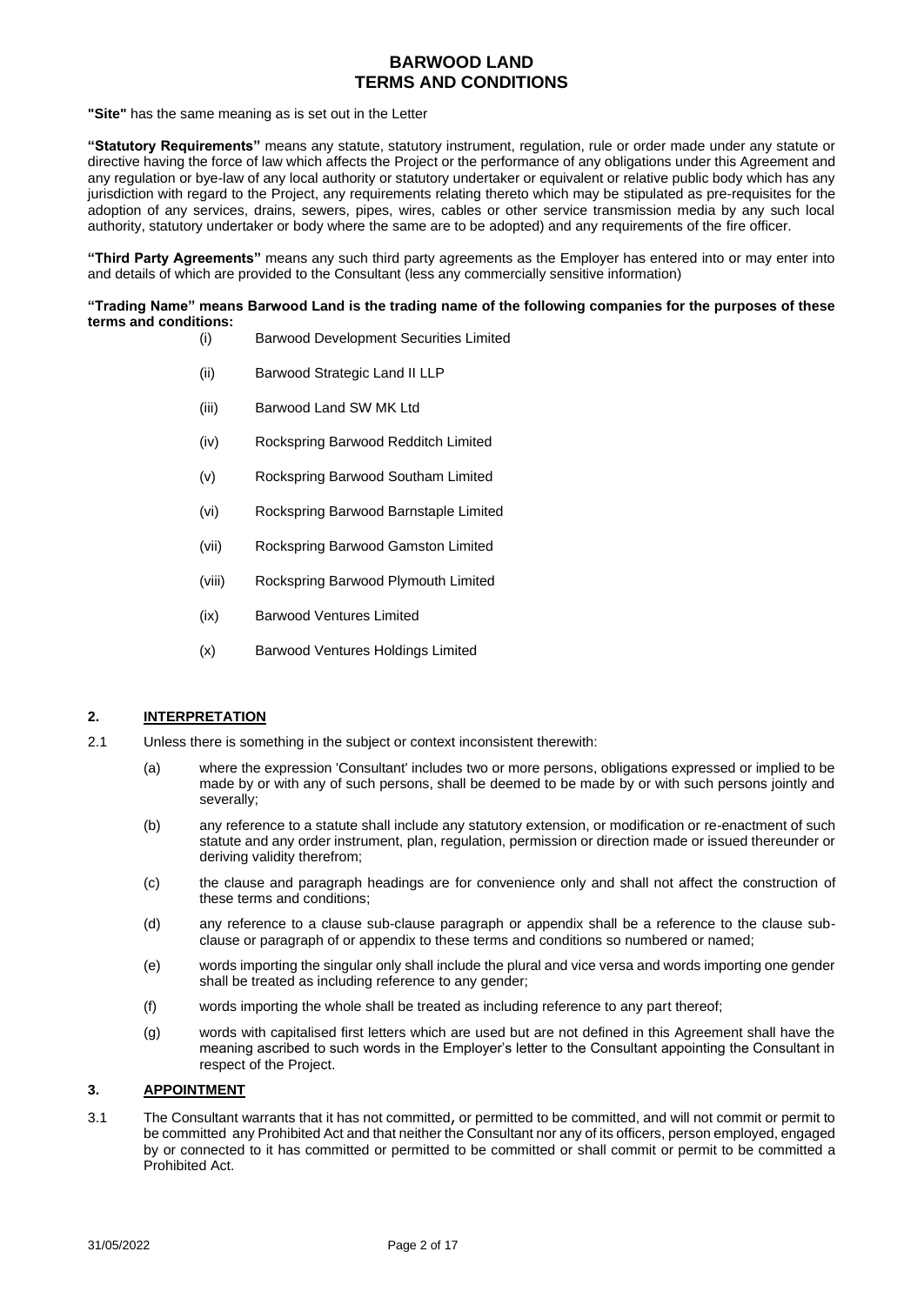- 3.2 The Parties agree that they have not been induced to enter into this Agreement by any statement, representation, warranty or undertaking that is not set out in this Agreement, and that any pre-contractual representations and warranties, whether made orally or in writing, are of no effect and shall not be relied upon nor used to make any claim in law unless expressly incorporated into this Agreement.
- 3.3 The Consultant is deemed to have inspected and examined the Site and surrounds and information available in connection with the Site and/or Project, to have obtained all necessary information as to risks, contingencies and all other circumstances which may influence or affect the execution of the Services and to have satisfied itself as to the nature and extent of the Services. No failure on the part of the Consultant to discover or foresee any such condition, risk, contingency or circumstance, whether the same ought reasonably to have been discovered or foreseen or not, shall entitle the Consultant to any additional fees.
- 3.4 The Employer appoints the Consultant to perform and proceed regularly and diligently to carry out and complete the Services upon the terms and conditions set out in this Agreement and in accordance with the Employer's instructions from time to time and the Consultant accepts the appointment.
- 3.5 The effective date of this Agreement shall be the date upon which the Consultant first commenced performance of the Services or the date of this Agreement, whichever is the earlier.
- 3.6 In accordance with the terms of this Agreement, save in respect of any terms that may be implied by law, this Agreement constitutes the entire agreement and represents the entire understanding between the Parties in relation to the Services and supersedes and replaces any previous agreements between the Parties in relation to the Services (whether written or oral).
- 3.7 It is the responsibility of the Consultant to ensure he is aware of all access requirements and shall be fully responsible for ensuring proper access arrangements are made at all times and that the Consultant complies with all reasonable conditions affecting access.
- 3.8 No additions, amendments or variations to this Agreement shall be binding unless in writing and signed by the duly authorised representatives both of the Employer and the Consultant.
- 3.9 Notwithstanding that the Employer may comprise two legal entities, you shall only take instructions from Barwood Land or any Group Company of Barwood Land.
- 3.10 The Consultant shall perform the Services having regard to the health and safety of persons involved in the investigation, construction, occupation, maintenance, repair, modification or demolition of the Project and shall comply with any codes of practice, guidance notes and recommendations published by the Health and Safety Executive and/or approved by the Health and Safety Commission and any health and safety policies produced by the Employer. The Consultant shall cooperate with the Principal Designer (which term is defined in the Construction (Design and Management) Regulations 2015 (the "Regulations") as required by the Regulations and comply with the Regulations. The Consultant shall perform all the duties of a "designer" as required by the Regulations and shall comply with the Employer's health and safety policy current at the date of this Agreement.

### **4. SERVICES**

- 4.1 The Consultant shall in respect of those elements of the Project for which he is providing or has provided services under this Agreement comply with all planning agreements permissions and conditions and the Statutory Requirements and Third Party Agreements.
- 4.2 The Consultant warrants to the Employer that in the performance of the Services, it has exercised and shall continue to exercise with the reasonable skill, care and diligence to be expected of a properly qualified and competent consultant of the Consultant's discipline who is experienced in carrying out services for a project of similar size, scope, nature, complexity and value to the Project.
- 4.3 Subject to clause 4.2 the Consultant warrants to the Employer that it has performed and will continue to perform its obligations under this Agreement at such times and in such manner so as not to cause the Employer to breach any of its obligations under the Third Party Agreements.
- 4.4 The Employer shall rely upon the Consultant performing the Services and its obligations under this Agreement. No approval, comment, consent, inspection or testing or lack of approval, comment, consent inspection or testing, or the like by or on behalf of the Employer shall limit or discharge the liability or duties of the Consultant to the Employer however that liability arises.
- 4.5 Subject to clause 4.2 the Consultant shall regularly and diligently proceed with all the Services to be provided by it under this Agreement in accordance with the requirements set out in all relevant programmes and timetables prepared for the Project and any revised versions thereof and shall use all reasonable endeavours to prevent any delay or disruption to the progress of the Project and shall not impede any other professional consultants, contractors or suppliers. The Consultant shall notify the Client if its performance of the Services is delayed, or is likely to be delayed, setting out the cause of the delay and its likely duration
- 4.6 In the performance of the Services the Consultant shall have regard to and shall exercise the standard of skill and care referred to in clause 4.2 to adhere to any budget and specific Employer requirements for the Project notified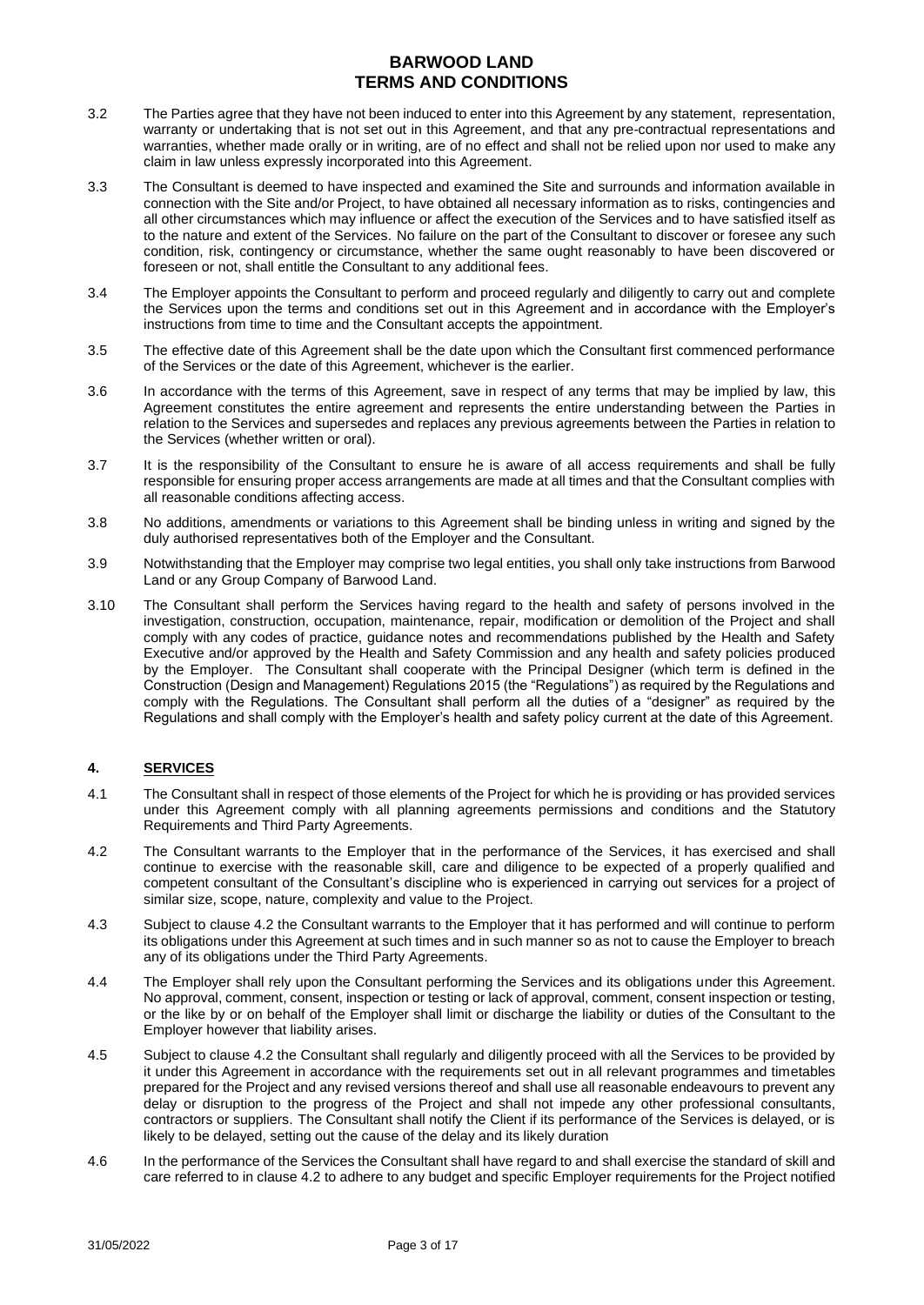by the Employer. The Consultant shall immediately notify the Employer if it becomes apparent to the Consultant that such budget or requirement may be exceeded or fail to be met.

- 4.7 The Consultant shall liaise with other professional consultants and contractors that are appointed or engaged by the Employer in relation to the Project as often as is appropriate for the proper carrying out of the Services in accordance with the terms of this Agreement.
- 4.8 The Consultant shall make no alteration or addition to or omission from the Services without the knowledge and written consent of the Employer except in the case of emergency, where the Consultant shall inform the Employer immediately. The Consultant shall not have any authority whatsoever to act on behalf of the Employer or purport to bind the Employer to third parties unless prior written approval has been obtained from the Employer.
- 4.9 In the performance of its Services the Consultant shall perform the Services in such a manner as not to cause any trespass or actionable nuisance or other unlawful interference and as to cause as little noise, interference, inconvenience or disturbance to the public or to the owners and occupiers of adjoining property as is reasonably practicable and cause as little damage as possible and make good any damage caused at its own expense to the reasonable satisfaction of the Employer and indemnify the Employer against all such damage, losses and claims caused by the Consultant. Where the Services include an intrusive investigation the Consultant shall provide evidence to the Employer that it holds public, third party and employer's liability insurance at levels reasonably required by the Employer having regard to the nature and extent of the investigation proposed.
- 4.10 Where an appropriate British or European Standard Specification applies all materials, plans and equipment used or supplied and all workmanship shall, as a minimum requirement, be in accordance with that standard, without prejudice to any higher standard required by this Agreement.
- 4.11 Any materials and/or plant and/or equipment brought and/or used and/or left on the Site by the Consultant shall be done so at the Consultant's risk. The Employer shall have no liability in respect of any such materials and/or plant and/or equipment.

### <span id="page-3-0"></span>**5. ADDITIONAL SERVICES**

- 5.1 The Consultant shall as soon as reasonably practicable advise the Employer in writing of any circumstances which have arisen or which are likely to arise which require or may require the Consultant to perform or the Consultant or Employer to procure the performance of any additional services in connection with the Project not already required to be performed under this Agreement.
- 5.2 The Consultant shall carry out such additional services in connection with the Project as instructed by the Employer in writing including requiring the Consultant to attend planning hearings to give expert evidence and the terms of this Agreement shall apply to such additional services to be provided by the Consultant whether performed before or after the date of this Agreement. As soon as reasonably practicable after receiving an instruction to perform an additional service, the Consultant shall provide the Employer with a written estimate of cost of the additional service and its effect on the programme.
- 5.3 Subject to Clause 5.4, the Employer shall pay the Consultant a fair and reasonable amount for any additional services instructed under Clause [5](#page-3-0) hereof not included within the Services to be performed by the Consultant in accordance with this Agreement. The fee for any additional services shall be such sum as is agreed between the Employer and the Consultant before the additional services are carried out or failing such agreement, the Parties shall endeavour to agree a specific lump sum additional fee for performing the additional services. Where such lump sum cannot be agreed by the Parties, the Consultant shall be entitled to be paid for time properly, effectively and efficiently spent in performing the additional services at pre-agreed hourly rates or where no such pre-agreed hourly rates have been agreed, as is fair and reasonable in the circumstances.
- 5.4 The Consultant shall not be entitled to additional remuneration for performing additional services where and to the extent such additional services were necessitated, in whole or in part, by any negligence, omission or default on the part of the Consultant or its employees, sub-consultants or suppliers.

### **6. PAYMENT**

- 6.1 The Consultant shall be paid the Fee as remuneration for the Services as described in the Letter and shall be subject to the terms of the Letter and this Agreement.
- <span id="page-3-1"></span>6.2 The Fee shall be paid in instalments at the times and in the manner set out in the Letter. The Fee shall be the Consultant's entire remuneration under this Agreement for the performance of the Services.
- <span id="page-3-2"></span>6.3 The Consultant shall submit to the Employer a valid VAT invoice for each instalment of the Fee, together with any supporting documents that are reasonably necessary to check the invoice.
- 6.4 If the Employer fails to pay an amount due to the Consultant by the final date for payment, simple interest shall be added to the unpaid amount from the final date for payment until the actual date for payment. This shall be calculated on a daily basis at the annual rate of 3% above the rate set from time to time by the Bank of England's Monetary Policy Committee or any successor to it. The parties acknowledge that the Employer's liability under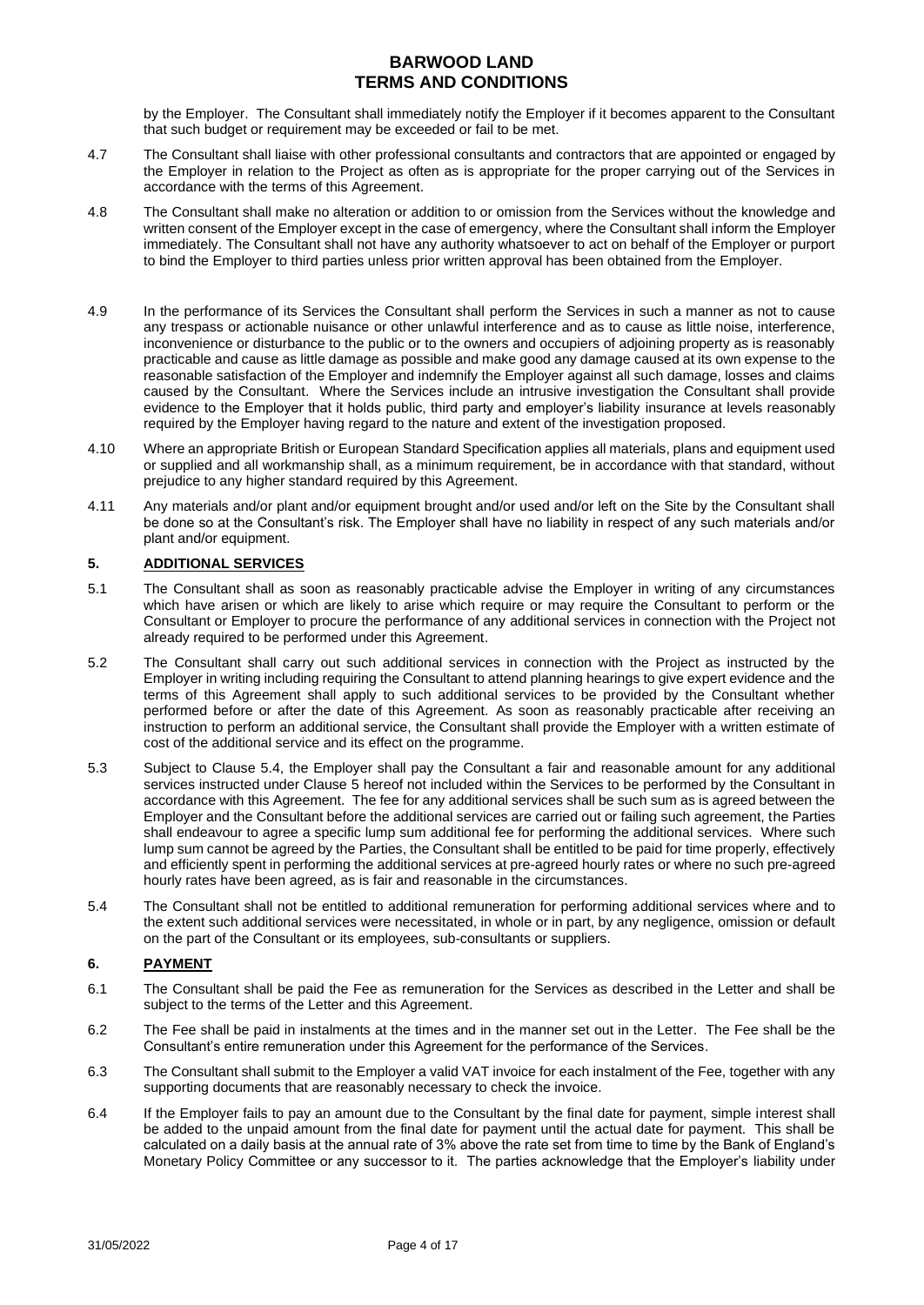this paragraph 6.4 is a substantial remedy for the purposes of section 9(1) of the Late Payment of Commercial Debts (Interest) Act 1998.

6.5 In the event that the provision of the Housing Grants Construction and Regeneration Act 1996 apply to this Agreement, then Clauses [6.2](#page-3-1) and [6.3](#page-3-2) of these Terms and Conditions shall be replaced by the provisions of Schedule 1 of this Agreement and payment shall be made in accordance with Schedule 1.

### **7. CONSULTANT'S PERSONNEL**

- 7.1 The Consultant shall ensure that only the Consultant's Personnel shall be engaged in the performance of the Services and are present at all meetings at which the Consultant's attendance is required. The Consultant's Personnel have full authority to act on the Consultant's behalf in connection with this Agreement and shall not be replaced by the Consultant without the Employer's prior written consent (such consent not to be unreasonably withheld or delayed).
- 7.2 The Consultant shall at all relevant times engage an adequate number of competent, suitably qualified and experienced personnel to properly perform the Services.
- 7.3 The Employer may require by notice in writing to the Consultant the removal of any personnel engaged in the performance of the Services if, in the Employer's reasonable opinion, his or her performance or conduct is or has been unsatisfactory. The Consultant shall remove and replace promptly the person specified. Any personnel appointed by the Consultant to replace staff removed shall be subject to the written approval of the Employer (such approval not to be unreasonably withheld or delayed) and the Consultant shall ensure that such replacement shall be competent and have the necessary qualifications and experience to perform their role.

### **8. DEEDS OF WARRANTY**

- <span id="page-4-0"></span>8.1 The Consultant shall within 10 days of a request to do and at the Consultants expense so execute as a deed either a letter of reliance in the forms contained in Appendix 1, mutatis mutandis, or a warranty in the form contained in Appendix 2 or in such other form as reasonably required by the Employer and approved by the Consultant such approval not to be unreasonably withheld or delayed, in favour of any Beneficiary and deliver the same to the Employer duly executed with modifications (if any) as the Employer shall propose and the Consultant shall approve, such approval not to be unreasonably withheld or delayed. The Consultant shall provide at its own expense up to 5 such letters of reliance/warranties in respect of the Services.
- 8.2 Without prejudice to any other rights or remedies which the Employer may have if the Consultant fails to deliver such deeds within the period set out in Clause [8.1](#page-4-0) above the Employer, on written notice to the Consultant, may withhold payments due to the Consultant until such time as all such deeds are delivered to the Employer.

### **9. ASSIGNMENT AND SUB-CONTRACTING**

- 9.1 The Employer shall be entitled to assign all or any of the benefit of this Agreement and the rights and remedies available to it:
	- (a) by way of security or by way of re-assignment on redemption; and
	- (b) by absolute assignment to any Group Company of the Employer and where the Employer comprises more than one legal entity, any Group Company of each separate legal entity.
- 9.2 Save for the provisions of Clause 9.1 this Agreement the Employer may assign this Agreement by absolute legal assignment twice only without the consent of the Consultant being required.
- 9.3 The Consultant shall not contend that any person to whom the benefit of this Agreement is assigned under clause 9 may not recover any sum under this Agreement because that person is an assignee and not a named party to this Agreement.
- 9.4 This Agreement is personal to the Consultant and the Consultant shall not assign, charge or transfer any right or obligation under this Agreement to any other person.
- 9.5 The Consultant may not sub-contract any of the Services without the prior written consent of the Employer (both as to the principle of sub-contracting and the identity of the proposed sub-contractor). No sub-contracting and no consent to sub-contract shall operate to exclude or limit the obligations and liabilities of the Consultant under this Agreement and the Consultant shall be and shall remain fully responsible in respect of all Services performed by sub-contractors as if they had been performed by the Consultant under this Agreement. The appointment of any sub-contractor shall be on terms and conditions approved by the Employer and the Consultant shall not determine or vary the terms of appointment of any sub-consultant without the express consent of the Client.

#### **10. COPYRIGHT AND CONFIDENTIALITY**

<span id="page-4-1"></span>10.1 Copyright and property in the Documents prepared or to be prepared by or on behalf of the Consultant or his subconsultants shall remain vested in the Consultant or his sub-consultants, as the case may be. The Consultant hereby grants with full title guarantee to the Employer an irrevocable, royalty-free, non-exclusive, non-terminable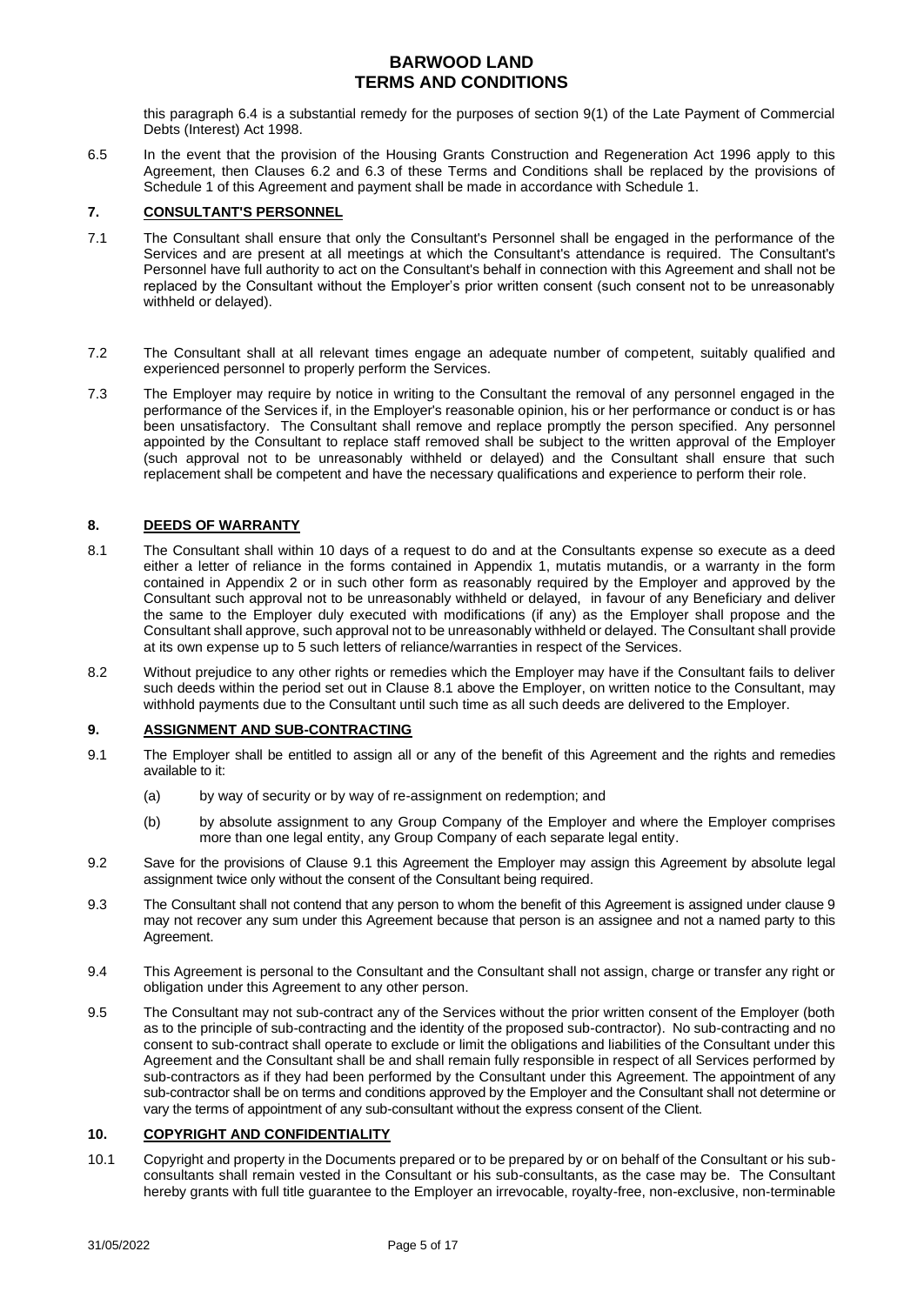licence to copy and use the Documents prepared or to be prepared by or on behalf of the Consultant or his subconsultants and to reproduce the designs contained in them for any purpose whatsoever relating to the Project including, but without limitation the execution, completion, maintenance, letting, advertisement, reinstatement and repair of the Project. Such licence shall enable the Employer to copy and use the Documents for the extension of the Project. Such licences shall be capable of sub-licence and transfer by the Employer without consent. The Consultant hereby undertakes to procure from his sub-consultants the grant of the necessary licences in favour of the Employer to give effect to this Clause [10.1.](#page-4-1) The Consultant shall not be liable for any use of any of the Documents for any purpose other than that for which the Documents were prepared or provided by the Consultant.

- 10.2 The Consultant hereby undertakes that it will not assert against the Employer or any sub-licensee of the Employer any right which the Consultant may have to be identified as author of any the Documents and the Consultant hereby waives any moral rights it has in the Documents (and if any of the Documents are prepared by any employee, agent or sub-consultant of the Consultant, the Consultant shall obtain a waiver and release of any moral rights in the Documents from such employee) and consents to acts or omissions of the Employer which would without such waiver constitute a breach or infringement of such moral rights.
- 10.3 The Consultant shall be liable for and shall indemnify the Employer against any and all legally enforceable and reasonably mitigated claims, proceedings, losses, liabilities, damage, costs and/or expenses the Employer may suffer or incur in the event:-
	- (a) that the rights granted by the Consultant pursuant to this clause are at any time determined by a court of law or advised by leading counsel to be invalid, ineffective or impaired in any way; and/or
	- (b) in the event of any claim or proceedings by any third party (whether upheld or not) that the exercise of the rights granted by the Consultant pursuant to this clause infringe the rights of such third party.
- 10.4 The Consultant shall ensure the back-up and storage in safe custody of the Documents in accordance with good industry practice.
- 10.5 The Consultant shall supply copies of any Documents to the Employer within 7 days of any reasonable request by the Employer and the Employer shall pay the Consultant's reasonable copying charges for such copies.
- 10.6 The Consultant shall not disclose (save where required in the proper course of his duties to the Consultant's professional advisers or as may be required by law, to a court of competent jurisdiction or any governmental or regulatory authority) or otherwise make use of any confidential information which the Consultant has or may come into possession of relating to this Project and this restriction shall continue to apply without limitation in point of time unless and until such information comes properly into the public domain through no fault of the Consultant.

### **11. INDEMNITY INSURANCE**

- <span id="page-5-0"></span>11.1 The Consultant warrants and undertakes to the Employer that he has maintained at all times since he commenced the Services professional indemnity insurance cover with a reputable insurer of no less than the Minimum Sum in respect of each and every claim but subject to a separate annual aggregate limit of indemnity in respect of claims arising out of pollution contamination or asbestos that may be made against the Consultant in relation to defects or insufficiency of his Services.
- 11.2 The Consultant undertakes to the Employer to maintain such insurance as detailed in Clause [11.1](#page-5-0) above for a period from the commencement of the Services and ending 12 years from completion of the Services provided that such insurance is generally available in the United Kingdom insurance market on commercially reasonable rates. Such insurance shall be maintained with reputable insurers lawfully carrying on insurance business in the UK, on customary terms and conditions prevailing for the time being in the insurance market and on terms that do not require the Consultant to discharge any liability before being entitled to recover from the insurers and would not adversely affect the rights of any person to recover from the insurers under the Third Parties (Rights Against Insurers) Act 1930.
- 11.3 Any increase or additional premium required by insurers by reason of the Consultants own claims record or other acts or omissions particular to the Consultant shall be deemed to be within commercially reasonable rates.
- 11.4 The Consultant shall ensure that any sub-consultants engaged in relation to any such design of the Project shall carry appropriate insurance cover.
- 11.5 The Consultant undertakes to the Employer:
	- (a) upon written request from the Employer to provide the Employer with documentary evidence that such insurance has been renewed and remains in force;
	- (b) to immediately inform the Employer if such insurance ceases to be available and to fully cooperate with the Employer with any measure required including obtaining single project indemnity cover and without limitation completing any proposal for insurance and associated documents and to obtain in respect of that period such reduced cover (if any) as is available to the Consultant on reasonable rates.

### <span id="page-5-1"></span>**12. TERMINATION AND SUSPENSION**

12.1 The Employer shall be entitled by fourteen days' notice in writing to the Consultant at any time to terminate the Consultant's engagement made under this Agreement.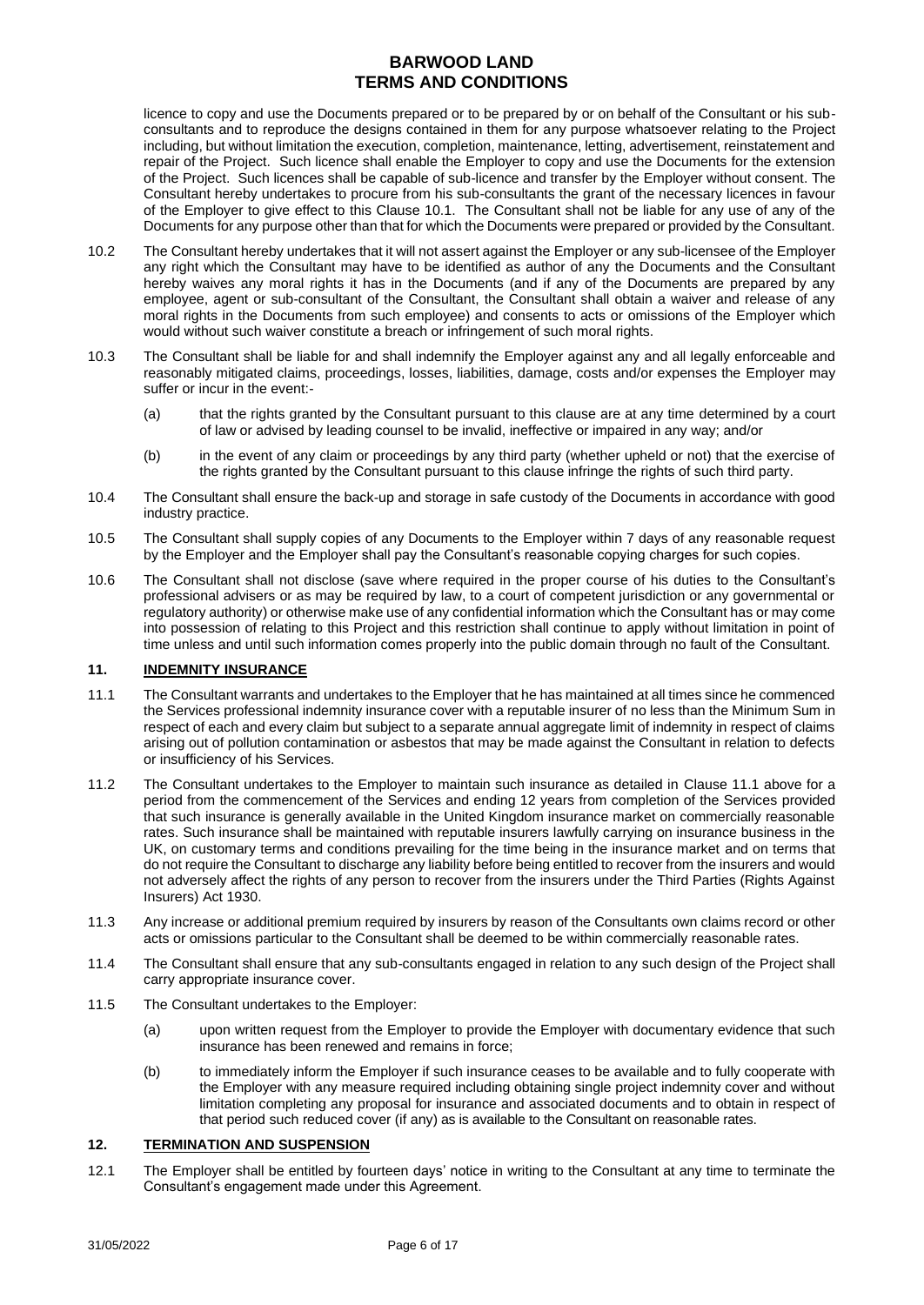- 12.2 Upon such termination the Consultant shall cause to be delivered to the Employer all documents and information in the Consultant's control or possession and relating to the Project at the date of termination which are necessary for the Employer to continue the Project.
- 12.3 The Employer shall pay to the Consultant any reasonable and necessary costs due under the terms of this Agreement prior to the date of such termination.
- 12.4 In addition, provided that the termination of the appointment under this Agreement was not due to any breach by the Consultant of the terms of this Agreement, the Employer shall in addition pay to the Consultant a fair and reasonable abortive fee in respect of work in hand but not completed assuming that such work was necessary and required by the Employer for the satisfactory outcome of the Project.
- 12.5 If the Consultant's engagement under this agreement is terminated by the Employer in circumstances where the Consultant is in breach of this Agreement or becomes insolvent, bankrupt, goes into liquidation, has a receiving order made against it, compounds with its creditors, or carries on a business under a receiver, trustee or manager for the benefit of his creditors, then the Employer shall not be obliged to make any further payment to the Consultant until the Employer's losses consequent upon such termination have been fully determined.
- 12.6 Upon any termination of the appointment howsoever arising the Employer shall not be liable, save as is exclusively set out herein, to the Consultant for any loss of profit, loss of contracts or other costs, losses and/or expenses arising out of or in connection with such termination.
- 12.7 The provisions of this Agreement shall continue to bind both parties notwithstanding such termination and in particular the provisions relating to conflicts of interest.
- 12.8 The Employer may suspend all or part of the Services immediately by written notice. If a suspension lasts more than 6 months, the Consultant may make a written request for the Services to be resumed and if no instructions to resume the Services are given within 28 days of the Consultant's request, the Consultant's employment shall then terminate, and clauses 12.1 to 12.7 shall apply to such termination.

### **13. NOTICES**

- 13.1 Any notice to be given by the Parties hereunder shall be deemed to be duly given if it is delivered by hand or sent by special or recorded delivery to the other party at its registered office or such other address as the party to be served shall have previously notified in writing and in the case of any such notices the same if sent by special delivery shall subject to proof of the contrary be deemed to have been received forty eight hours after being posted (excluding Saturday Sunday and public holidays) and if delivered by hand shall be deemed to have been received at the time of delivery.
- 13.2 Copies of all notices required by this Agreement to be given either to the Beneficiary or the Employer shall be sent simultaneously to the other party to this Agreement by the party giving the notice.
- 13.3 A written notice includes a notice by email. A notice or other communication received on a non-working day or after business hours in the place of receipt shall be deemed to be given or made on the next following working day in that place.

### **14. JOINDER**

- 14.1 If a dispute under or arising in relation to this Agreement (the 'Dispute') raises issues which are substantially the same as or connected with issues raised in a dispute under any Employer's third party agreement ('Related Dispute') and an adjudicator is to be appointed the Adjudicator appointed to determine a dispute, shall if possible, on application from the Employer order the consolidation of the Dispute with any such Related Disputes.
- 14.2 In the event of such an order being made, the Dispute and Related Dispute(s) shall be determined together by the adjudicator originally appointed to determine the Dispute in accordance with the Agreement.
- 14.3 If it is not possible to consolidate the Dispute and the Related Dispute in the way described above the Employer and the Consultant shall endeavour to use the same adjudicator to determine the Dispute and the Related Dispute.

### **15. DISPUTES AND ADJUDICATION**

- 15.1 Without prejudice to Clause [15.3,](#page-6-0) if any disputes or differences arise between the Parties under this Agreement the managing director, senior partner or other representative of the Parties shall, within 10 days of a written request from either Party to the other addressed to the other managing director or senior partner as the case may be, meet in an effort to resolve the dispute in good faith.
- 15.2 If the dispute is not resolved as a result of such meeting, either Party may (at such meeting or within 14 days from its conclusion) propose to the other by notice in writing that structured negotiations be entered into with the assistance of a neutral advisor or mediator.
- <span id="page-6-0"></span>15.3 Where and to the extent adjudication applies to this Agreement any dispute or difference arising out of this Agreement may be referred to adjudication by either party at any time. The adjudication procedures and the Agreement for the appointment of an adjudicator shall be as set out in the Scheme for Construction Contracts (England) Regulations 2011.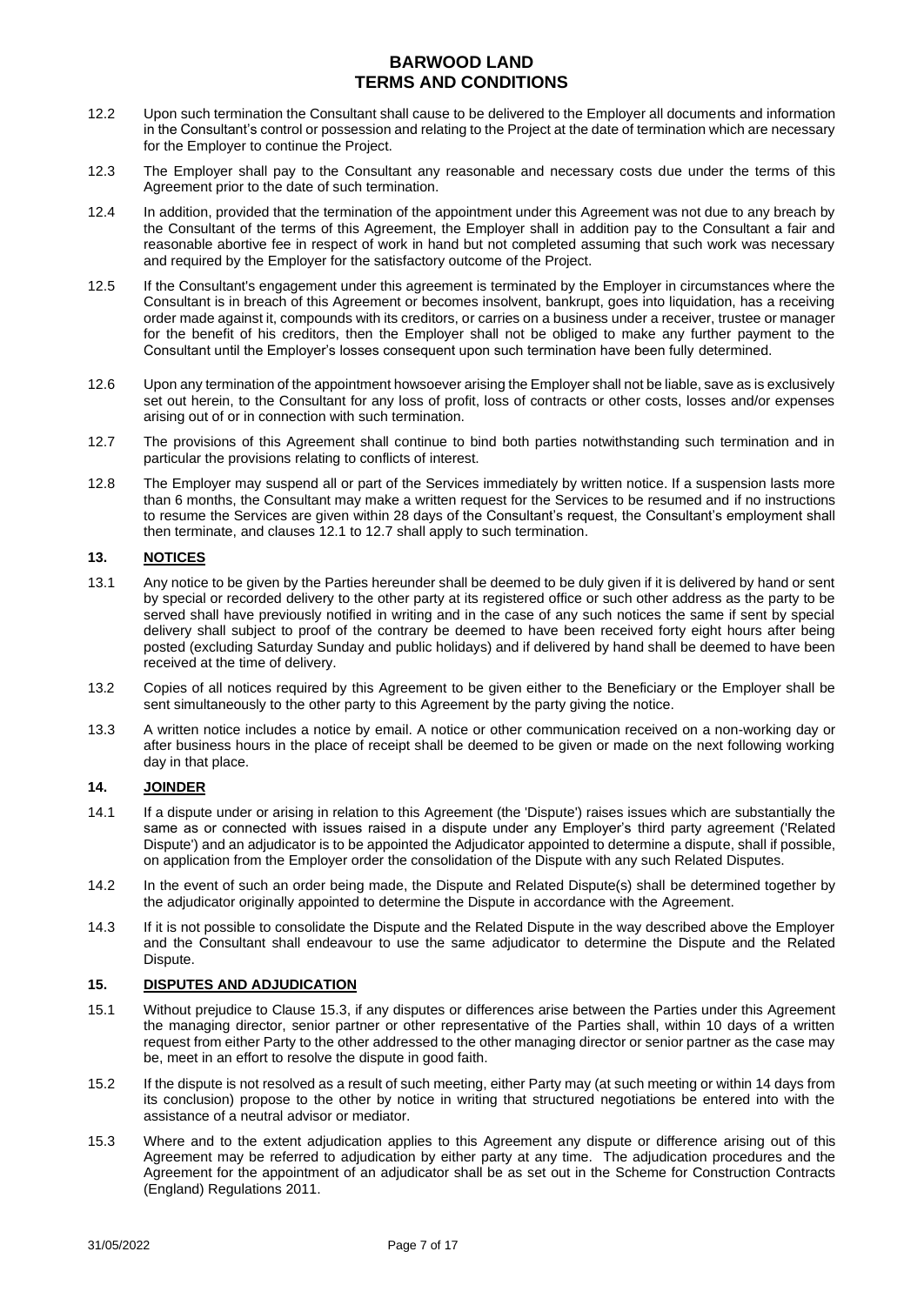### **16. THIRD PARTY RIGHTS**

Except as expressly set out in clause 8, the Contracts (Rights of Third Parties) Act 1999 ('the Act') shall not apply to this Agreement. None of the provisions of this Agreement are intended to or will operate to confer any benefit pursuant to the Act on any party who is not a party to this Agreement.

#### **17. WAIVER**

If the Employer does not enforce strict compliance by the Consultant with the terms of this Agreement, this shall not constitute a waiver by the Employer of any of its rights or of the obligations or liabilities of the Consultant under this Agreement.

### **18. LAW AND JURISDICTION**

This Agreement shall be governed by and construed in accordance with the law of England and the Parties irrevocably agree to submit to the jurisdiction of the Courts of England.

### **19. LIMITATION PERIOD**

No proceedings shall be commenced against the Consultant under this Agreement more than 12 years after completion of the Services or termination of this Agreement whichever is the later. The Parties agree that the Limitations Act 1980 shall not apply to this Agreement.

#### **20. SEVERABILITY**

If any term or condition of this Agreement is for any reason held to be illegal, invalid, ineffective, inoperable or otherwise unenforceable, it shall be severed and deemed to be deleted from this Agreement and the validity and enforceability of the remainder of this Agreement shall not be affected or impaired thereby.

#### **21. WAIVER**

Waiver by the Employer of any breach or default of any of the provisions of this Agreement shall not prevent the subsequent enforcement of that provision and shall not be deemed a waiver of any subsequent breach. The rights of the Employer shall not be prejudiced or restricted by any time, indulgence or forbearance extended to the Consultant

### **22. CONFLICTS OF INTEREST**

- 22.1 The Consultant warrants and confirms to the Employer that no Conflict of Interest exists as at the date of this Agreement.
- 22.2 The Consultant agrees that during the term of this Agreement it will continually monitor its business and activities to ascertain whether or not a Conflict of Interest exists.
- 22.3 In the event that a Conflict of Interest exists, the Consultant shall notify the Employer as soon as possible after the Consultant becomes aware of the existence of the same.
- 22.4 Notwithstanding the provisions of Clause 12.1 above, if a Conflict of Interest exists both the Employer and the Consultant shall be entitled to immediately terminate this Agreement by giving notice to the other party. For the avoidance of doubt, if this Agreement is terminated pursuant to this clause 22.4, the provisions of clauses 12.2- 12.6 shall apply to such termination.

#### **23. LIMITATION OF LIABILITY**

Unless otherwise agreed in writing, the Consultant's liability under or in connection with this Agreement whether in contract, tort, negligence, breach of statutory duty or otherwise (other than in respect of personal injury and/or death and/or fraud and/or fraudulent misrepresentation) shall be limited to and shall not exceed £5,000,000 (five million pounds) any one claim.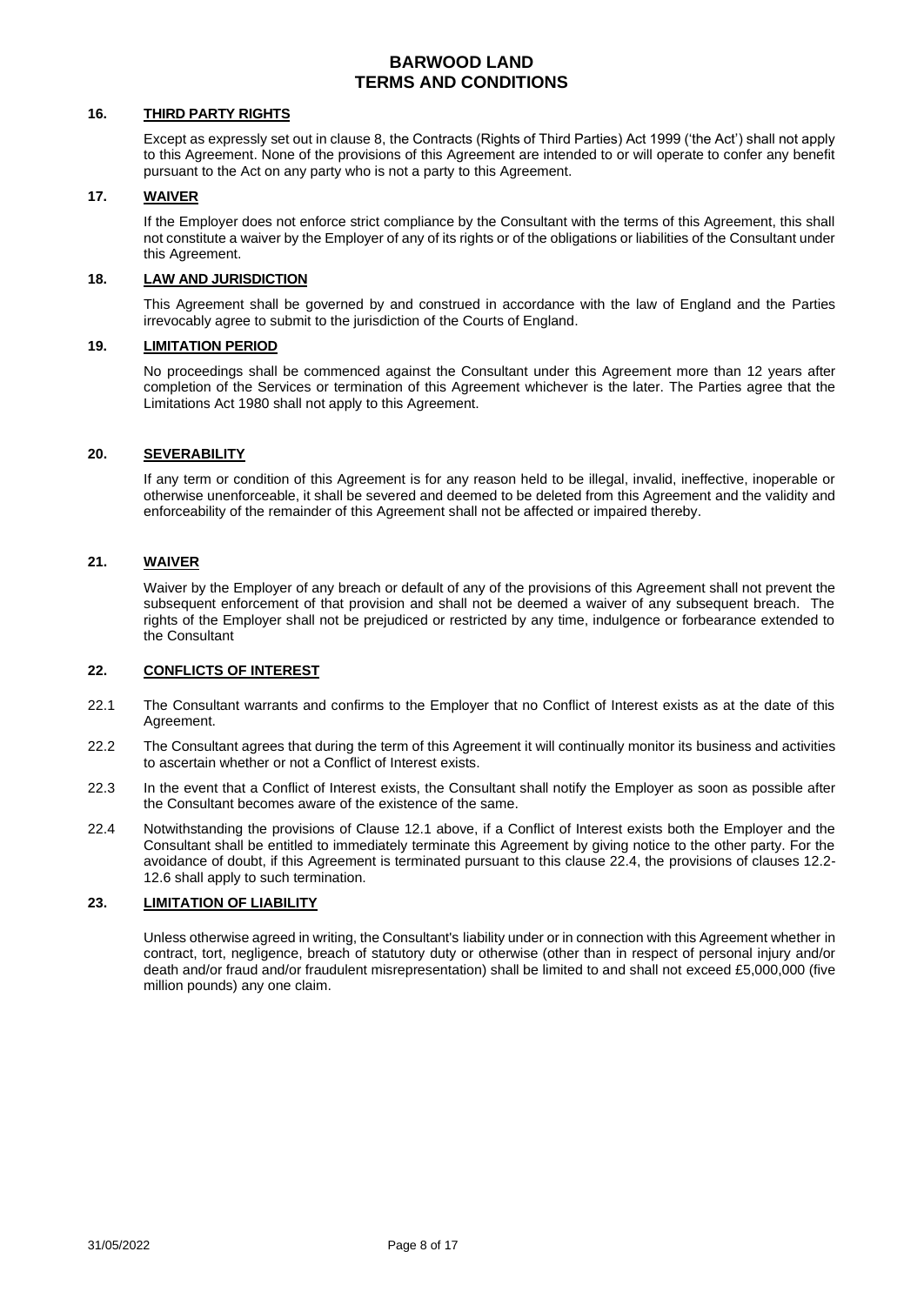#### **SCHEDULE 1**

#### **PAYMENT**

- **1.** The Consultant shall submit to the Employer a valid VAT invoice for each instalment of the Fee, together with any supporting documents that are reasonably necessary to check the invoice. The invoice and supporting documents (if any) shall specify the sum that the Consultant considers will become due on the payment due date in respect of the instalment of the Fee, and the basis on which that sum is calculated.
- **2.** Payment shall be due on the date the Employer receives each invoice.
- **3.** Not later than five days after payment becomes due, the Employer shall notify the Consultant of the sum that the Employer considers to have been due at the payment due date in respect of the payment (notwithstanding that the sum the Employer considers to have been due may amount to zero) and the basis on which that sum is calculated.
- **4.** The final date for payment shall be 28 days after the date on which payment becomes due.
- **5.** If the Employer fails to provide a notice in accordance with the provisions of paragraph 3 and the Consultant fails to submit an invoice in accordance with the provisions of paragraph1, the Consultant may give the Employer a notice ('**Default Notice**') confirming the amount the Consultant considers to have been due when the Consultant submitted the invoice pursuant to paragraph1 and the basis on which that amount is calculated.
- **6.** Where the Consultant gives the Employer a Default Notice, the final date for payment as prescribed at paragraph 4 shall be postponed by the same number of days as the number of days after the date referred to in paragraph 3 that the Default Notice was given.
- **7.** Subject to the Employer serving a notice under paragraph 8, the Employer shall pay the Consultant the sum referred to in:
	- (a) the Employer's notice under paragraph 3; or,
	- (b) if the Employer has not served notice under paragraph 3, the sum referred to in the invoice referred to in paragraph 1; or
	- (c) if the Consultant has not submitted an invoice in accordance with the provisions of paragraph 1, the sum referred to in the Consultant's Default Notice referred to in paragraph 5 ('**Notified Sum**')

on or before the final date for payment of each invoice.

- **8.** Not less than five days before the final date for payment ( '**Prescribed Period**'), the Employer may give the Consultant notice that it intends to pay less than the Notified Sum ('**Pay Less Notice**'). Any Pay Less Notice shall specify:
	- (a) the sum that the Employer considers to be due on the date the notice is served (notwithstanding that the sum the Employer considers to have been due may amount to zero); and
	- (b) the basis on which that sum is calculated.
- **9.** Notwithstanding paragraph 7 and paragraph 8 and without prejudice to Clause [12](#page-5-1) of the Agreement, if the Consultant becomes insolvent as defined in section 113 of the Housing Grants, Construction and Regeneration Act 1996, as amended, after the Prescribed Period, the Employer shall not be required to pay the Notified Sum on or before the final date for payment.
- **10.** Any reference to paragraph in this schedule shall be a reference to the paragraphs contained within this Schedule.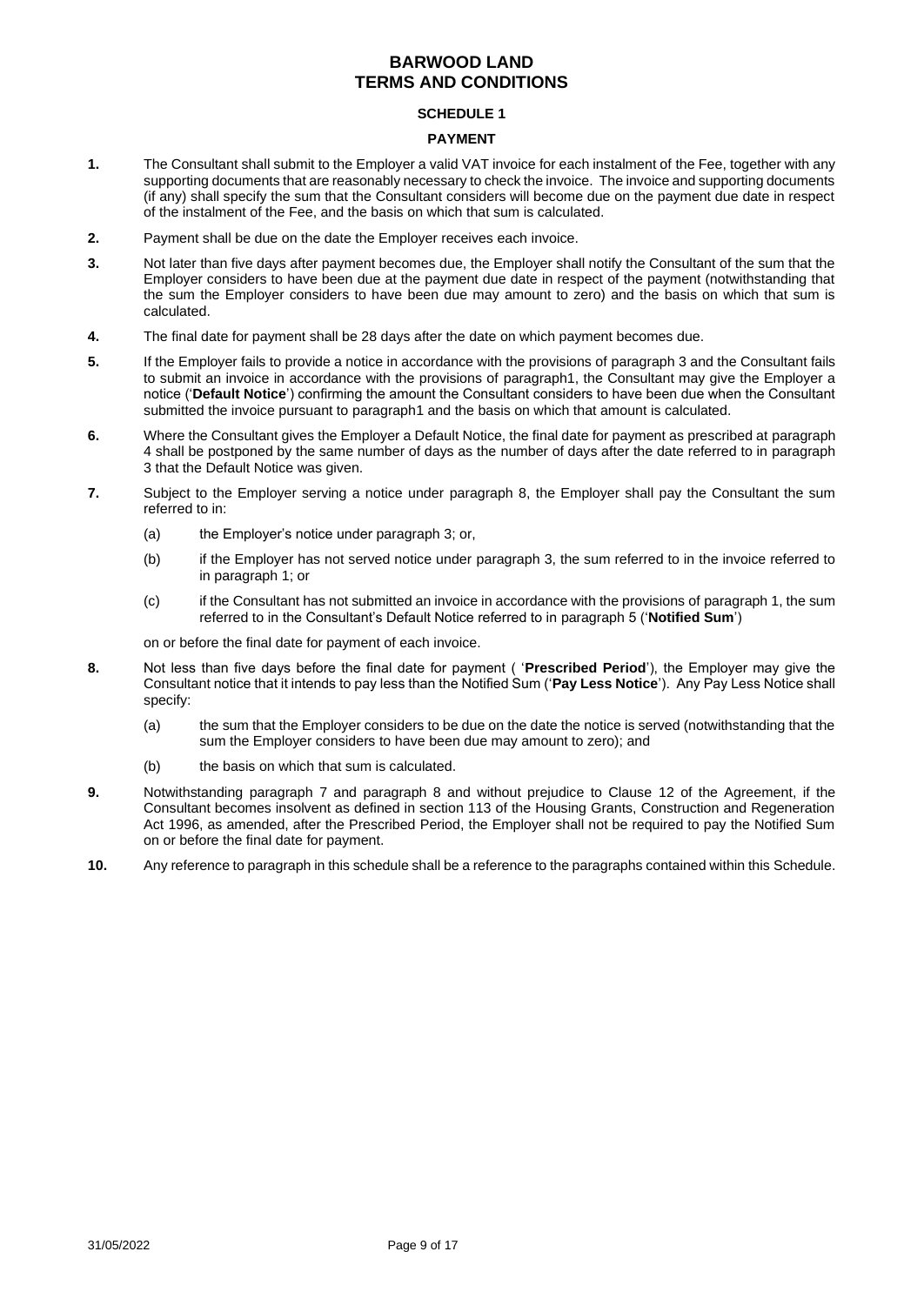## **APPENDIX**

**Form of Reliance Letter**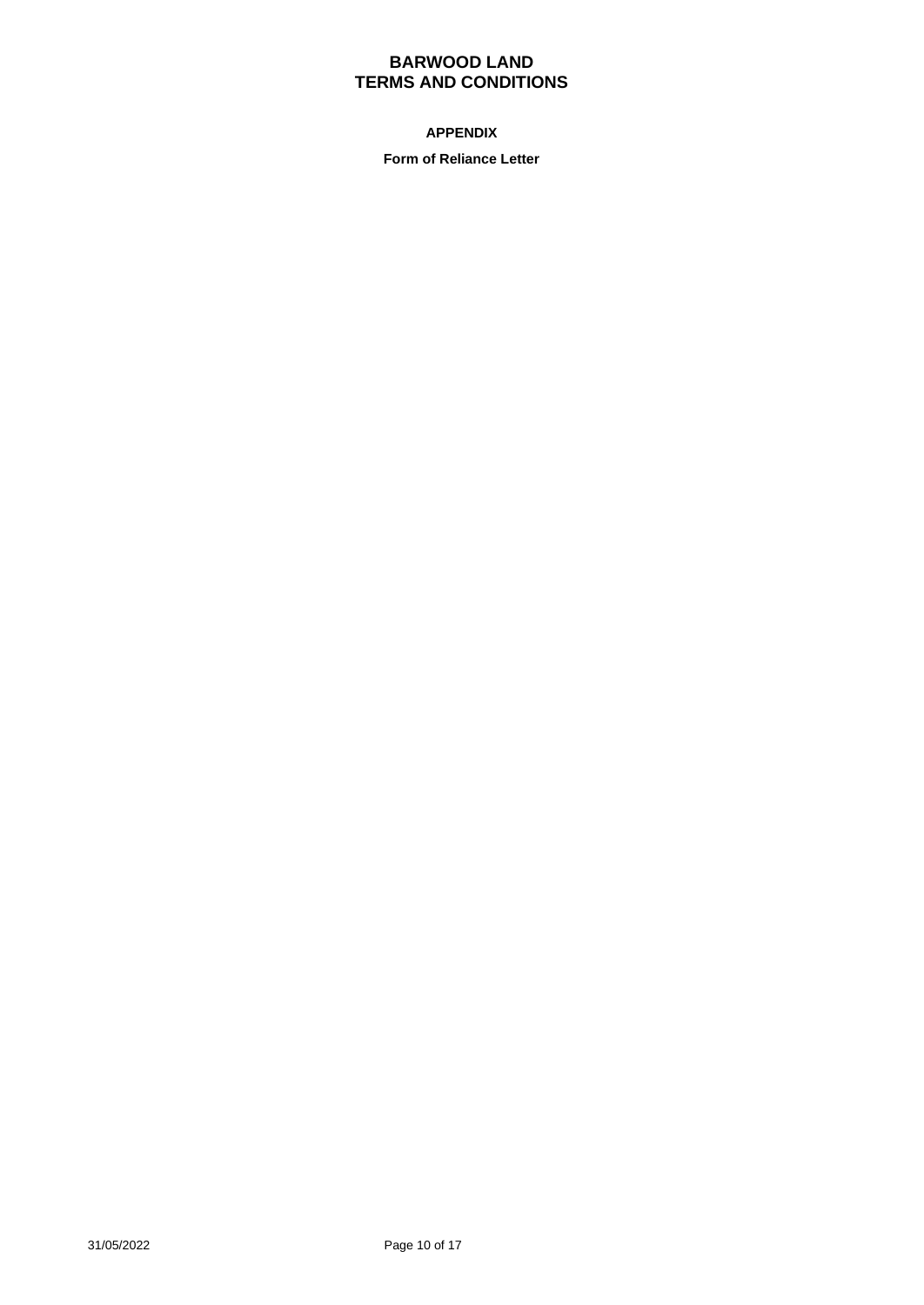#### **LETTER OF RELIANCE**

#### **IT IS AGREED** as follows:-

### 1. **Interpretation**

1.1 In this Deed unless the context otherwise requires:-

**"Beneficiary"** means [……….].

"**Client**" means [………………..]

**"Consultant"** means [……….].

"**Project**" means [……………].

**"Report"** means [……….].

**"Site"** means the [……….].

1.2 References to the Consultant and the Beneficiary shall be deemed to include their successors in title and assigns.

### 2. **Acknowledgement and Agreement**

- 2.1 The Consultant has been engaged by the Client to carry out certain services in relation to the Project and in performing those services, the Consultant has prepared the Report. As requested by the Client and the Beneficiary and in consideration of the sum of £1 (one pound) now paid by the Beneficiary to the Consultant the sufficiency of which is hereby acknowledged the Consultant agrees to allow the Beneficiary to use copy and rely upon the Report.
- 2.2 The Consultant warrants in preparing the Report it has exercised all the reasonable skill care and diligence as is to be expected of a properly qualified and competent consultant experienced in carrying out services of a similar size, scope and complexity to that undertaken in the Report.
- 2.3 The Consultant hereby acknowledges that it owes the Beneficiary a duty of care.
- 2.4 The Consultant agrees to allow the Beneficiary the use and reliance upon the Report in all respects as if the Report had been prepared for and on behalf of and addressed to the Beneficiary for its originally intended purpose.
- 2.5 The Consultant warrants and undertakes to the Beneficiary that it has in place and will at all times maintain, with a reputable insurance company carrying on business in the United Kingdom on customary terms and conditions prevailing for the time being in the insurance market from the date hereof and for a period expiring no earlier than twelve (12) years from the date of the Report and notwithstanding the termination for any reason of the Consultant's engagement under its appointment, professional indemnity insurance for an amount of at least £5,000,000 for any one occurrence provided such insurance is available in the UK commercially reasonable rates (and in the event such insurance is not available the Consultant will take out and maintain such insurance at the next highest limit available at commercially reasonable rates). Further, when reasonably requested, the Consultant will provide documentary evidence to the Beneficiary that the insurance required under this reliance agreement is being maintained..
- 2.6 The Consultant grants to the Beneficiary, with immediate effect, an irrevocable, non-exclusive, nonterminable, royalty-free licence to use and reproduce for any purpose relating to the Site all documents, reports, drawings, calculations and specifications (and the designs contained in them) which have been or will be prepared by the Consultant or on its behalf in connection with the Report[s], and the Consultant agrees to supply to the Beneficiary on request copies of such materials (subject to reimbursement of the Consultant's reasonable copying charges).
- 2.7 The Consultant shall within 14 days of the Beneficiary's request so to do execute, as a deed, a letter of reliance in the same form as this Deed in favour of a funder (or in similar or varied terms as the parties thereto may agree) and deliver the same duly executed to the Beneficiary.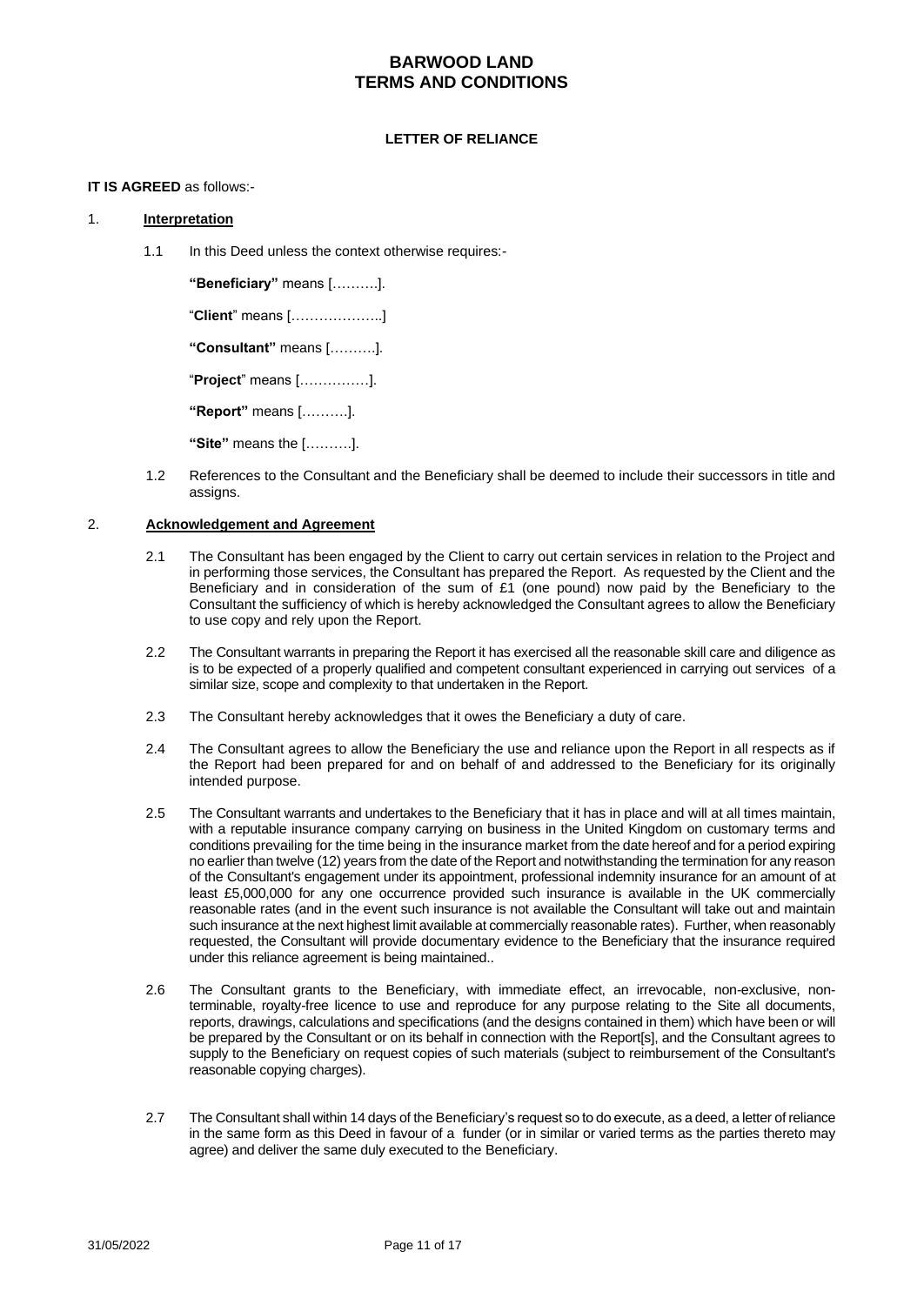- 2.8 The Consultant shall owe no greater obligations to the Beneficiary under this Letter of Reliance than the Consultant would have owed if the Beneficiary had been named as a joint-employer with the Client under the Appointment. The Consultant shall be entitled in any action in any action or proceedings by the Beneficiary to rely on any limitations in this Agreement and to raise the equivalent rights in defence of liability as it would have against the Client under the Agreement.
- 2.9 The Beneficiary may not commence any legal action against the Consultant under this Agreement after twelve years from the date of the [last of the] Report[s]].

#### 3. **Assignment**

- 3.1 The Beneficiary may assign the benefit of this Deed without the consent of the Consultant on two occasions only and the Beneficiary shall notify the Consultant in writing following any such assignment specifying the name and address of the assignee and the date of this Assignment. An assignment to and from a company within the same group of companies as the Beneficiary shall not count towards the limit two assignments specified above.
- 3.2 Any assignee under Clause 3.1 above will be bound by the terms of this Deed.

### 4. **Jurisdiction**

The construction and performance of this Agreement shall be governed by and construed in accordance with the laws of England. The parties agree to submit to the exclusive jurisdiction of the courts of England.

### 5. **Third parties**

Nothing in this reliance agreement confers or purports to confer on any third party any benefit or any right to enforce any terms of this Reliance Agreement for the purposes of the Contracts (Rights of Third Parties) Act 1999 or otherwise.

| Executed as a Deed by<br><b>CONSULTANT</b><br>acting by |                    |  |
|---------------------------------------------------------|--------------------|--|
|                                                         | <b>Director</b>    |  |
|                                                         | Director/Secretary |  |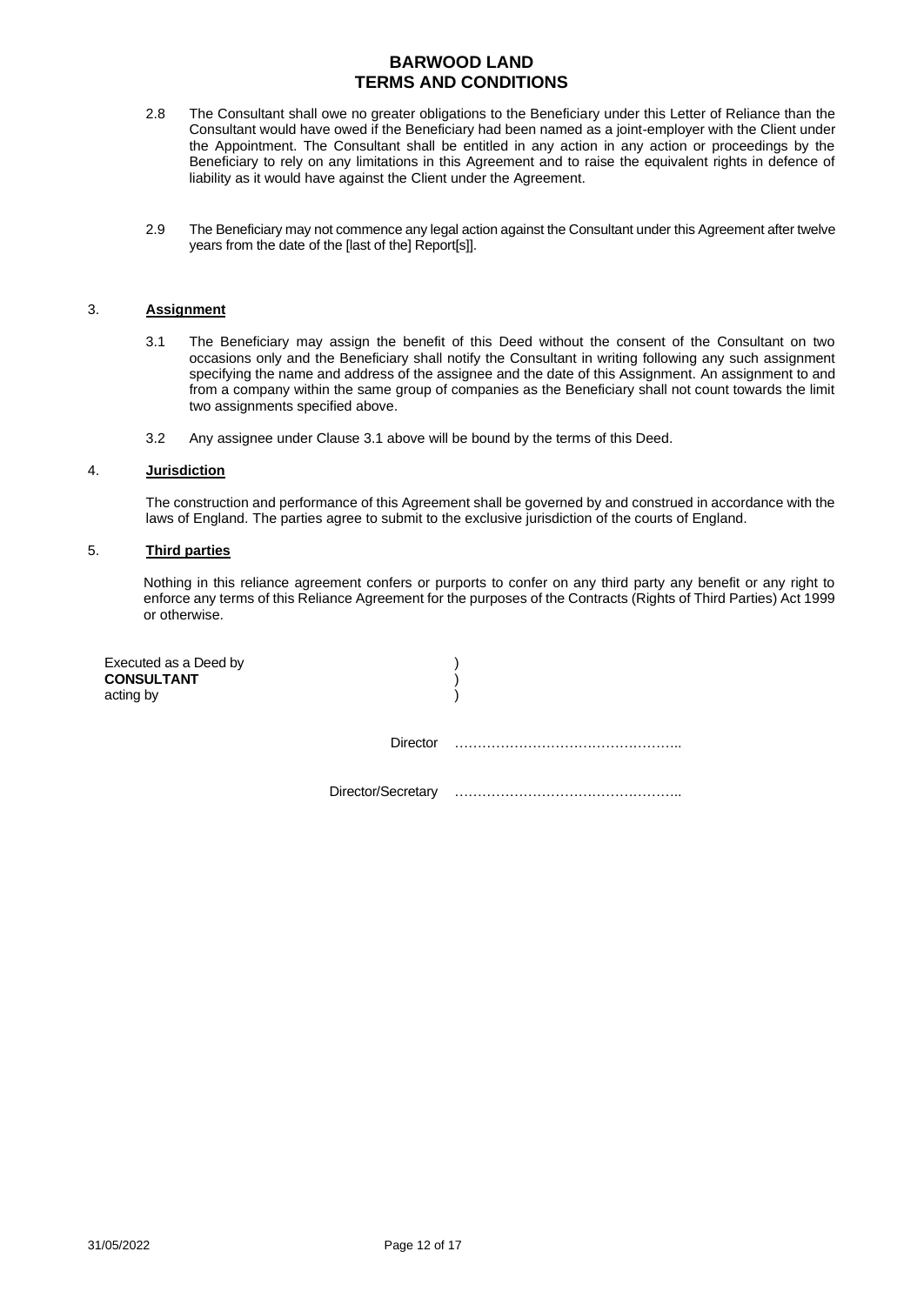**Appendix 2 Form of Collateral Warranty**

# **Deed of Collateral Warranty**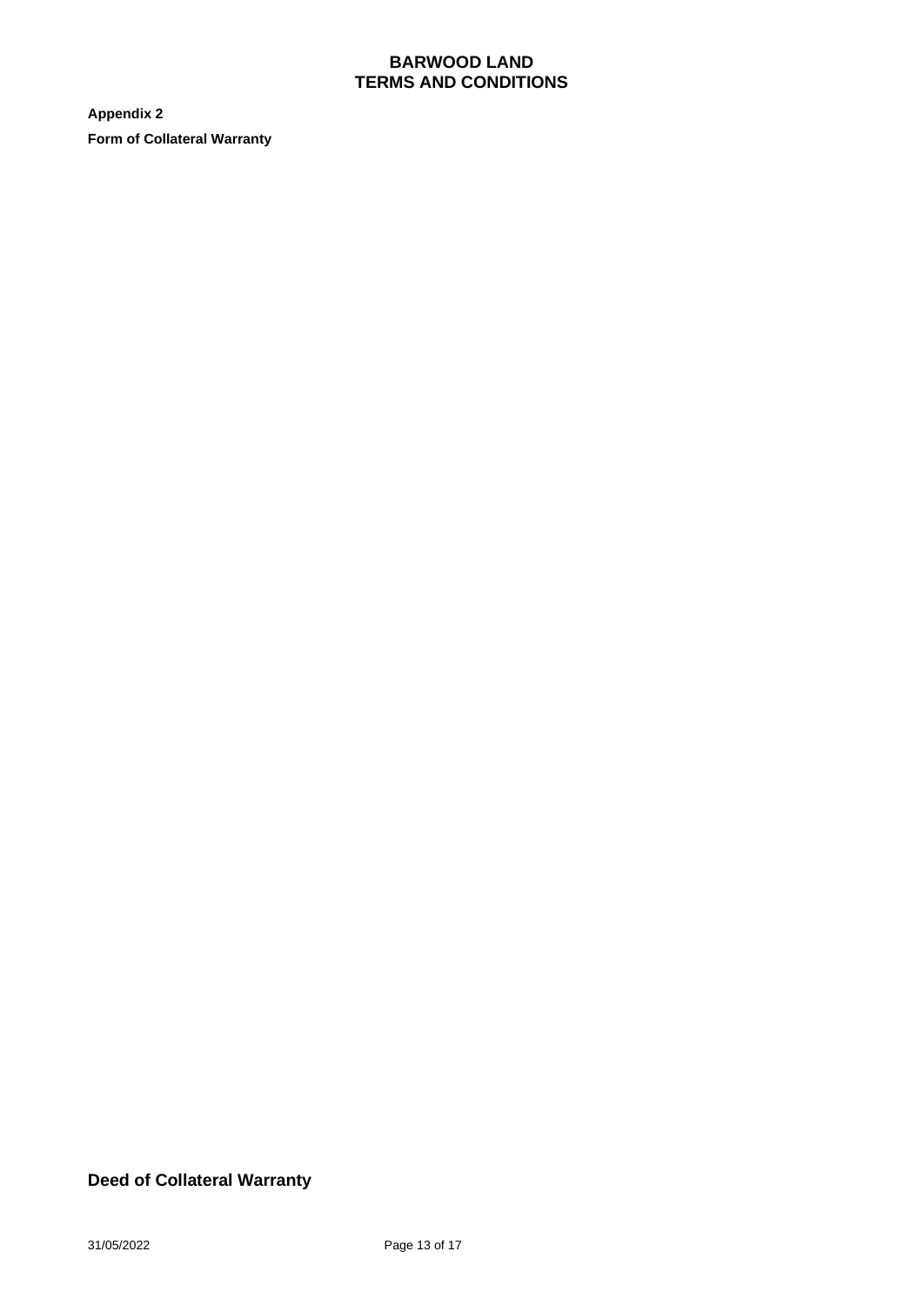THIS DEED is made the day of 202[\*]

### BETWEEN

- (1) [FULL COMPANY NAME] incorporated and registered in England and Wales with company number [NUMBER] whose registered office is at [REGISTERED OFFICE ADDRESS] (the "**Consultant**");
- (2) [FULL COMPANY NAME] incorporated and registered in England and Wales with company number [NUMBER] whose registered office is at [REGISTERED OFFICE ADDRESS] (the "**Beneficiary**");

#### **WITNESSETH**

The Consultant has been engaged by [NAME OF BARWOOD LAND ENTITY] (the "**Client**") to perform the Services in relation to the Project under an appointment (the "**Appointment**").

The Beneficiary, as [NATURE OF BENEFICIARY'S INTEREST], has an interest in the Project.

The Consultant has agreed to enter into this agreement with the Beneficiary, for the benefit of the Beneficiary.

#### OPERATIVE PROVISIONS

**1** Interpretation

The following definitions and rules of interpretation apply in this agreement.

- 1.1 In this agreement, unless otherwise defined or a contrary intention appears, words shall have the meanings ascribed to them in the Appointment.
- 1.2 Clause headings shall not affect the interpretation of this agreement.
- 1.3 If any provision of this agreement shall be held to be illegal, invalid or unenforceable, in whole or in part, under any enactment or rule of law, such provision or part, shall to that extent be deemed not to form part of this agreement but the illegality, validity and enforceability of the remainder of the agreement shall not be affected.

### **2 Comply with Appointment**

- 2.1 The Consultant warrants and undertakes to the Beneficiary that it has complied, and shall continue to comply, with its obligations under the Appointment in accordance with all its terms and conditions and warrants and undertakes that it has exercised and shall continue to exercise the reasonable skill, care and diligence required by the appointment in the performance of his duties under the Appointment.
- 2.2 In the event of breach of this warranty the Consultant's obligations shall not be released, diminished or in any other way affected by any independent enquiry into any relevant matter which may be made or carried out by or on behalf of the Beneficiary nor by any act or omission of any party carrying out such enquiry whether or not such act or omission might give rise to an independent liability of such party to the Beneficiary.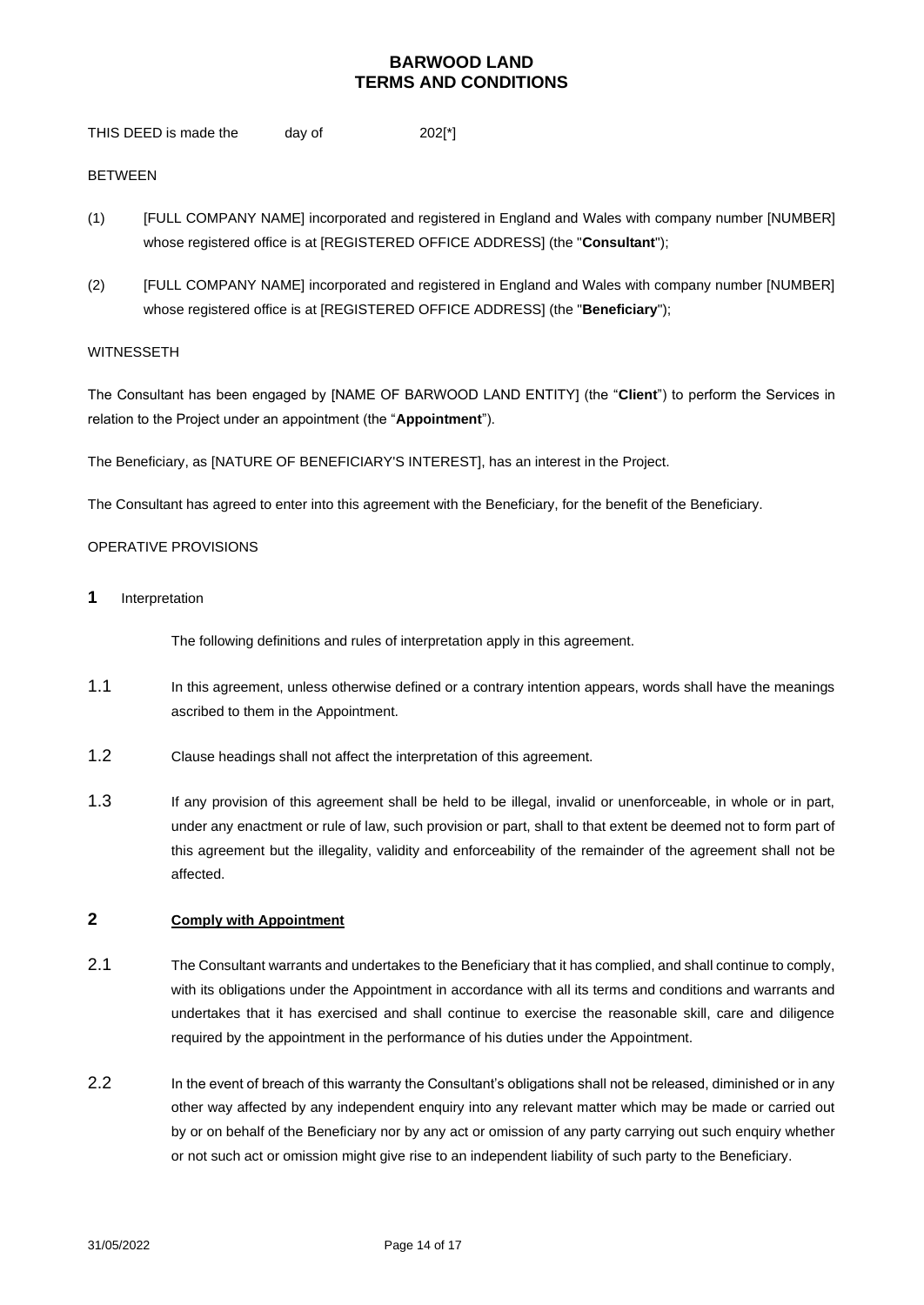- 2.3 The Consultant shall be entitled in any action or proceedings by the Beneficiary to raise equivalent rights in defence of liability (except for any rights of set-off or deduction) as it would have had against the Client under the Appointment.
- 2.4 Notwithstanding any other provision of this agreement, the Consultant agrees that it shall not contend in defence of any proceedings under this agreement or otherwise that its liability to the Beneficiary is reduced or extinguished on the basis that the Client has suffered no loss or a different loss to that of the Beneficiary.

### **3 No instructions to Consultant by Beneficiary**

The Beneficiary may not give instructions to the Consultant under this agreement.

### **4 Copyright and Confidentiality**

- 4.1 The copyright in the Documents shall remain vested in the Consultant but the Consultant hereby grants to the Beneficiary, with immediate effect, an irrevocable, non-exclusive, non-terminable, royalty-free licence to copy and make full use of any Documents prepared by, or on behalf of, the Consultant for any purpose relating to the Project, including, but without limitation, the design, execution, completion, maintenance, letting, advertisement, extension, reinstatement and repair of the Project. This licence carries the right to grant sub-licences and is transferable to third parties without the consent of the Consultant.
- 4.2 The Consultant shall not be liable for any loss resulting from the use of the Documents for any purpose which would have been beyond the reasonable contemplation of the parties at the time at which it was prepared.
- 4.3 Save as may be necessary for the proper performance of the Services under or in connection with the Appointment and as stated in the Appointment, the Consultant may not during the Appointment or following its termination disclose to any third party or make use of any information of any kind whatsoever relating to the Project or the Beneficiary.

## **5 Professional indemnity insurance**

- 5.1 The Consultant shall maintain professional indemnity insurance in the amount stated in and in accordance with the requirements of the Appointment.
- 5.2 The Consultant shall immediately inform the Beneficiary if the Consultant's required professional indemnity insurance ceases to be available at commercially reasonable rates. Whenever the Beneficiary reasonably requests, the Consultant shall send the Beneficiary evidence that the Consultant's professional indemnity insurance is being maintained.

### **6 Liability period**

The Beneficiary may not commence any legal action against the Consultant under this agreement after 12 years from the date of practical completion of the Consultant's Services.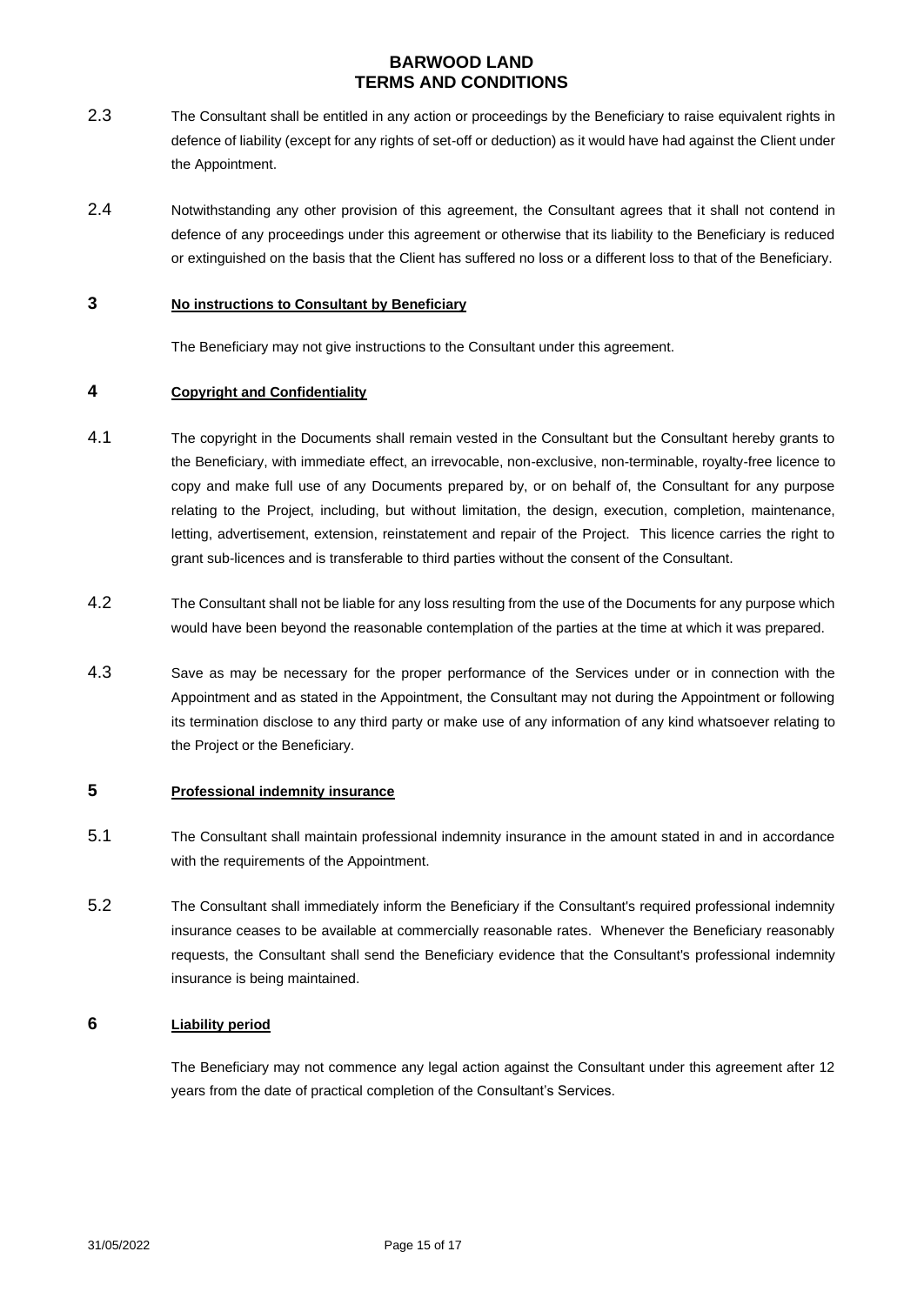## **7 Assignment**

The Beneficiary may assign to any person, without the consent of the Consultant, the benefit of all or any of the Consultant's obligations under this agreement and/or any other benefit arising under or out of this agreement. The Consultant may not assign, charge or transfer any right or obligation under this agreement to any other person.

### **8 Notices**

Any notice to be given by the Consultant shall be deemed to be duly given if it is delivered by hand or sent by recorded delivery to the Beneficiary at its registered office and any notice to be given by the Beneficiary shall be deemed duly given if it is addressed to the managing director/senior partner and delivered by hand at or sent by recorded delivery to the above-mentioned address of the Consultant or other business address of the Consultant for the time being and, in the case of any such notices sent by recorded delivery, the same shall be deemed to have been received 48 hours after being posted.

### **9 Third party rights**

Except as expressly provided in clause 7, a person who is not a party to this agreement shall not have any rights under the Contracts (Rights of Third Parties) Act 1999 to enforce any term of this agreement.

### **10 Governing law**

This agreement and any dispute or claim arising out of or in connection with it or its subject matter or formation (including non-contractual disputes or claims) shall be governed by and construed in accordance with the law of England and Wales.

### **11 Jurisdiction**

Each party irrevocably agrees that the courts of England and Wales shall have exclusive jurisdiction to settle any dispute or claim arising out of or in connection with this agreement or its subject matter or formation (including non-contractual disputes or claims).

.......................................

IN WITNESS whereof this agreement has been duly executed as a deed and is delivered and takes effect on the day and year first above written.

Executed as a deed by [NAME OF CONSULTANT] acting by [NAME OF FIRST DIRECTOR], a director and [NAME OF SECOND DIRECTOR OR SECRETARY], [a director **OR** its secretary]

[SIGNATURE OF FIRST DIRECTOR] **Director** .......................................

[SIGNATURE OF SECOND DIRECTOR OR SECRETARY] [Director **OR** Secretary]